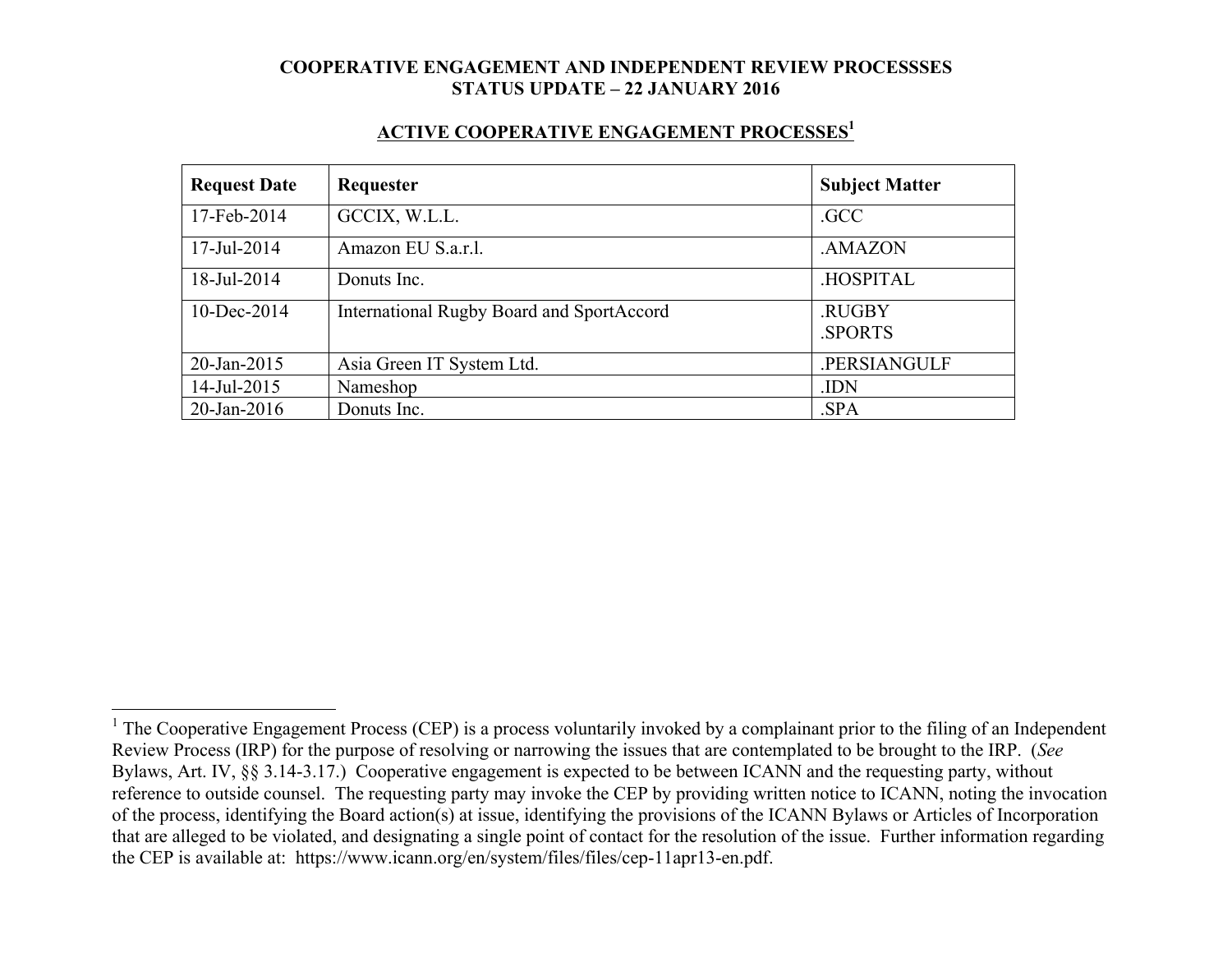# **ACTIVE INDEPENDENT REVIEW PROCESSES<sup>2</sup>**

| Date<br><b>ICANN</b><br><b>Received</b><br><b>Notice of</b><br><b>IRP</b> | Date IRP<br><b>Commenced</b><br>by ICDR | Requester                                                                                                | <b>Subject Matter</b>   | <b>Status</b>                                                                                                                                                                                                                              |
|---------------------------------------------------------------------------|-----------------------------------------|----------------------------------------------------------------------------------------------------------|-------------------------|--------------------------------------------------------------------------------------------------------------------------------------------------------------------------------------------------------------------------------------------|
| 21-Sept-2014                                                              | 22-Sept-2014                            | Dot Registry, LLC<br>https://www.icann.org/resources/pa<br>ges/dot-registry-v-icann-2014-09-<br>$25$ -en | .INC<br>.LLC<br>.LLP    | Panel Selection: Full Panel confirmed on 5<br>February 2015.<br>Materials: Written submissions, Declaration(s), and<br>Scheduling Orders are posted here.<br>Hearing(s): Hearing is scheduled for $27$ February<br>2016.                   |
| 8-Oct-2014                                                                | 13-Oct-2014                             | Donuts Inc.<br>https://www.icann.org/resources/pa<br>ges/donuts-v-icann-2014-10-13-en                    | <b>RUGBY</b><br>.SPORTS | Panel Selection: Full Panel confirmed on 7 April<br>2015.<br>Materials: Written submissions, Declaration(s), and<br>Scheduling Orders are posted here.<br>Hearing(s): Hearing took place on 8 October 2015;<br>awaiting Final Declaration. |

2

 $2$  The Independent Review Process (IRP) is a process by which any person materially affected by a decision or action by the Board that he or she asserts is inconsistent with the Articles of Incorporation or Bylaws may submit a request for independent review of that decision or action. (*See* Bylaws, Art. IV, § 3.) In order to be materially affected, the person must suffer injury or harm that is directly and causally connected to the Board's alleged violation of the Bylaws or the Articles of Incorporation, and not as a result of third parties acting in line with the Board's action. Further information regarding the IRP is available at: https://www.icann.org/resources/pages/mechanisms-2014-03-20-en.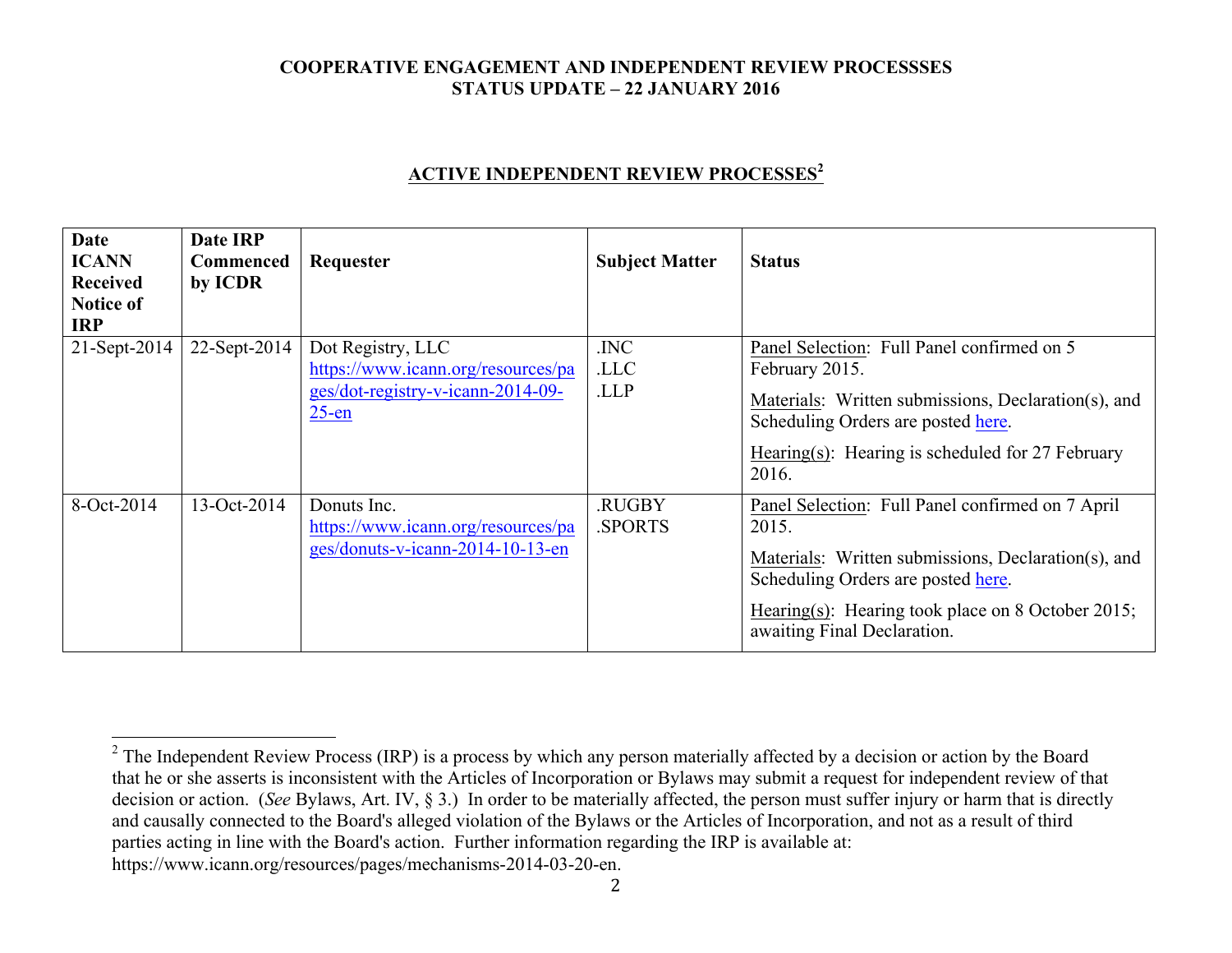| <b>Date</b><br><b>ICANN</b><br><b>Received</b><br><b>Notice of</b><br><b>IRP</b> | <b>Date IRP</b><br><b>Commenced</b><br>by ICDR | Requester                                                                                                                                                                                                                                                                                                            | <b>Subject Matter</b>                          | <b>Status</b>                                                                                                                                                                                                                                                                                      |
|----------------------------------------------------------------------------------|------------------------------------------------|----------------------------------------------------------------------------------------------------------------------------------------------------------------------------------------------------------------------------------------------------------------------------------------------------------------------|------------------------------------------------|----------------------------------------------------------------------------------------------------------------------------------------------------------------------------------------------------------------------------------------------------------------------------------------------------|
| 5-Dec-2014                                                                       | 8-Dec-2014                                     | <b>Gulf Cooperation Council</b><br>https://www.icann.org/resources/pa<br>ges/gcc-v-icann-2014-12-06-en                                                                                                                                                                                                               | .PERSIANGULF                                   | Panel Selection: Full panel confirmed on 2<br>December 2015.<br>Materials: Written submissions, Declaration(s), and<br>Scheduling Orders are posted here.<br>Hearing(s): Preliminary Hearing took place on $6$<br>January 2016. A final hearing has been tentatively<br>scheduled for 17 May 2016. |
| 10-Mar-2015<br>(.HOTEL)<br>13-Mar-2015<br>(ECO)                                  | 12-Mar-2015                                    | Despegar Online SRL; Donuts, Inc.<br>Spring McCook, LLC; Famous<br>Four Media Limited- dot Hotel<br>Limited; Fegistry, LLC; and Radix<br>FZC (.HOTEL) and Little Birch,<br>LLC and Minds + Machines Group<br>Limited (.ECO)<br>https://www.icann.org/resources/pa<br>ges/various-v-icann-eco-hotel-<br>2015-09-02-en | HOTEL, ECO<br>[consolidated on<br>12 May 2015] | Panel Selection: Full Panel confirmed on 30 July<br>2015.<br>Materials: Written submissions, Declaration(s),<br>and Scheduling Orders are posted here.<br>Hearing(s): Hearing took placed on 7 December<br>2015. Awaiting Final Declaration.                                                       |
| 19-Mar-2015                                                                      | 24-Mar-2015                                    | Dot Sport Limited<br>https://www.icann.org/resources/pa<br>ges/dot-sport-v-icann-2015-03-27-<br>en                                                                                                                                                                                                                   | SPORT.                                         | Panel Selection: Full Panel confirmed on 3<br>September 2015.<br>Materials: Written submissions, Declaration(s),<br>and Scheduling Orders are posted here.<br>Hearing(s): Administrative hearing took place on 28<br>September 2015; Final hearing scheduled for 17<br>February 2016.              |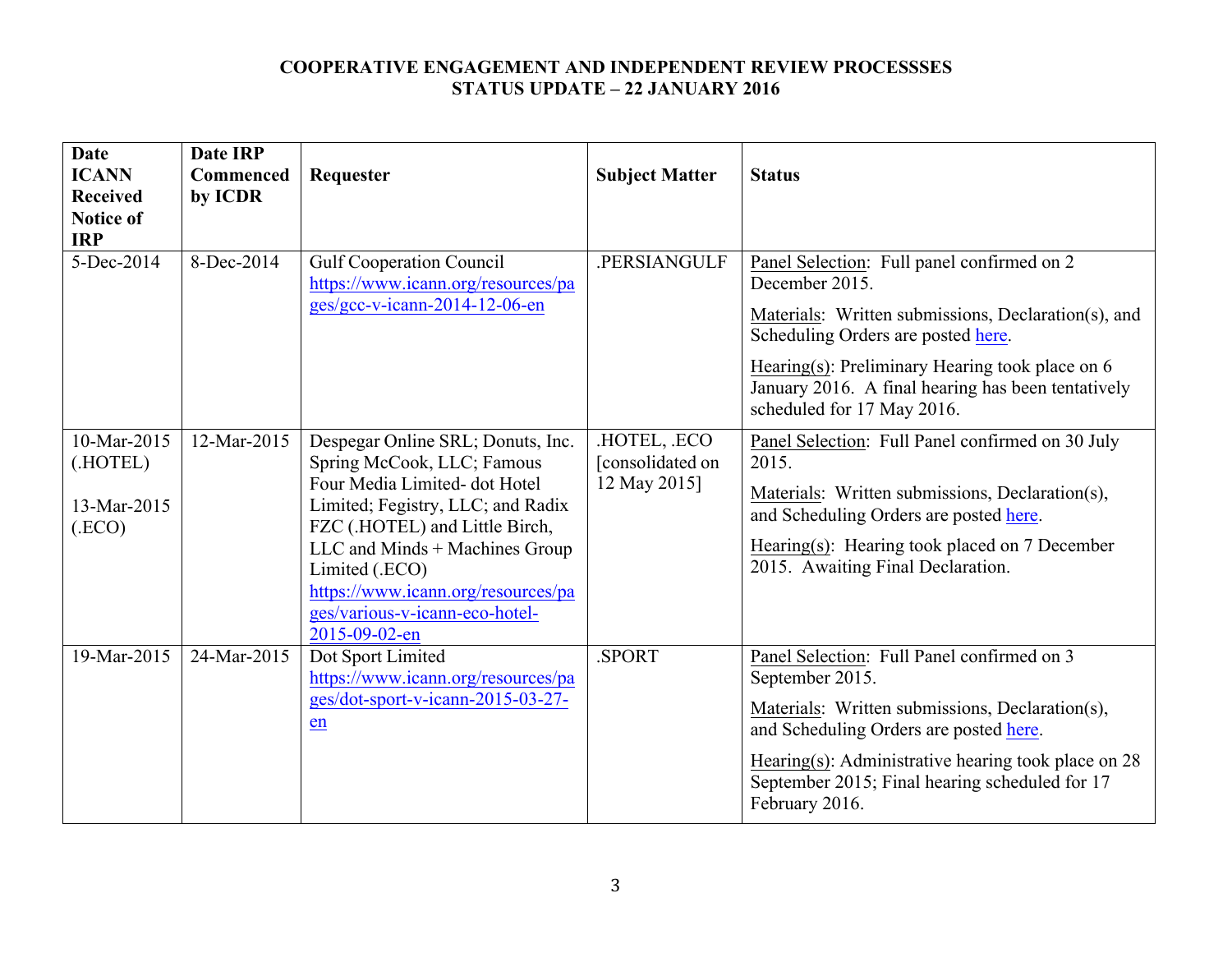| <b>Date</b><br><b>ICANN</b><br><b>Received</b><br>Notice of<br><b>IRP</b> | <b>Date IRP</b><br><b>Commenced</b><br>by ICDR | Requester                                                                                                                                        | <b>Subject Matter</b> | <b>Status</b>                                                                                                                                                                                                                                                                                       |
|---------------------------------------------------------------------------|------------------------------------------------|--------------------------------------------------------------------------------------------------------------------------------------------------|-----------------------|-----------------------------------------------------------------------------------------------------------------------------------------------------------------------------------------------------------------------------------------------------------------------------------------------------|
| 24-Mar-2015                                                               | 7-Apr-2015                                     | Corn Lake, LLC<br>https://www.icann.org/resources/pa<br>ges/corn-lake-v-icann-2015-04-07-<br>en                                                  | <b>CHARITY</b>        | Panel Selection: Full Panel confirmed on 17<br>September 2015.<br>Materials: Written submissions, Declaration(s),<br>and Scheduling Orders are posted here.<br>Hearing(s): Preliminary hearing took place on $3$<br>November 2015; Final hearing scheduled for 8<br>February 2016.                  |
| 30-Sep-2015                                                               | 5-Oct-2015                                     | Afilias Limited, BRS Media, Inc.,<br>Tin Dale, LLC<br>https://www.icann.org/resources/pa<br>ges/afilias-brs-tin-llc-v-icann-2015-<br>$10-12$ -en | RADIO.                | Panel Selection: IRP filed on 5 October 2015; no<br>Panelists have been selected.<br>Materials: Written submissions, Declaration(s),<br>and Scheduling Orders are posted here.<br>$Hearing(s)$ : No hearings are currently scheduled.                                                               |
| 22-Oct-2015                                                               |                                                | dotgay LLC                                                                                                                                       | .GAY                  | Panel Selection: IRP has not commenced; notice of<br>IRP commencement has not been issued by ICDR.<br>Materials: IRP has not commenced; notice of IRP<br>commencement has not been issued by ICDR.<br>Hearing(s): IRP has not commenced; notice of IRP<br>commencement has not been issued by ICDR. |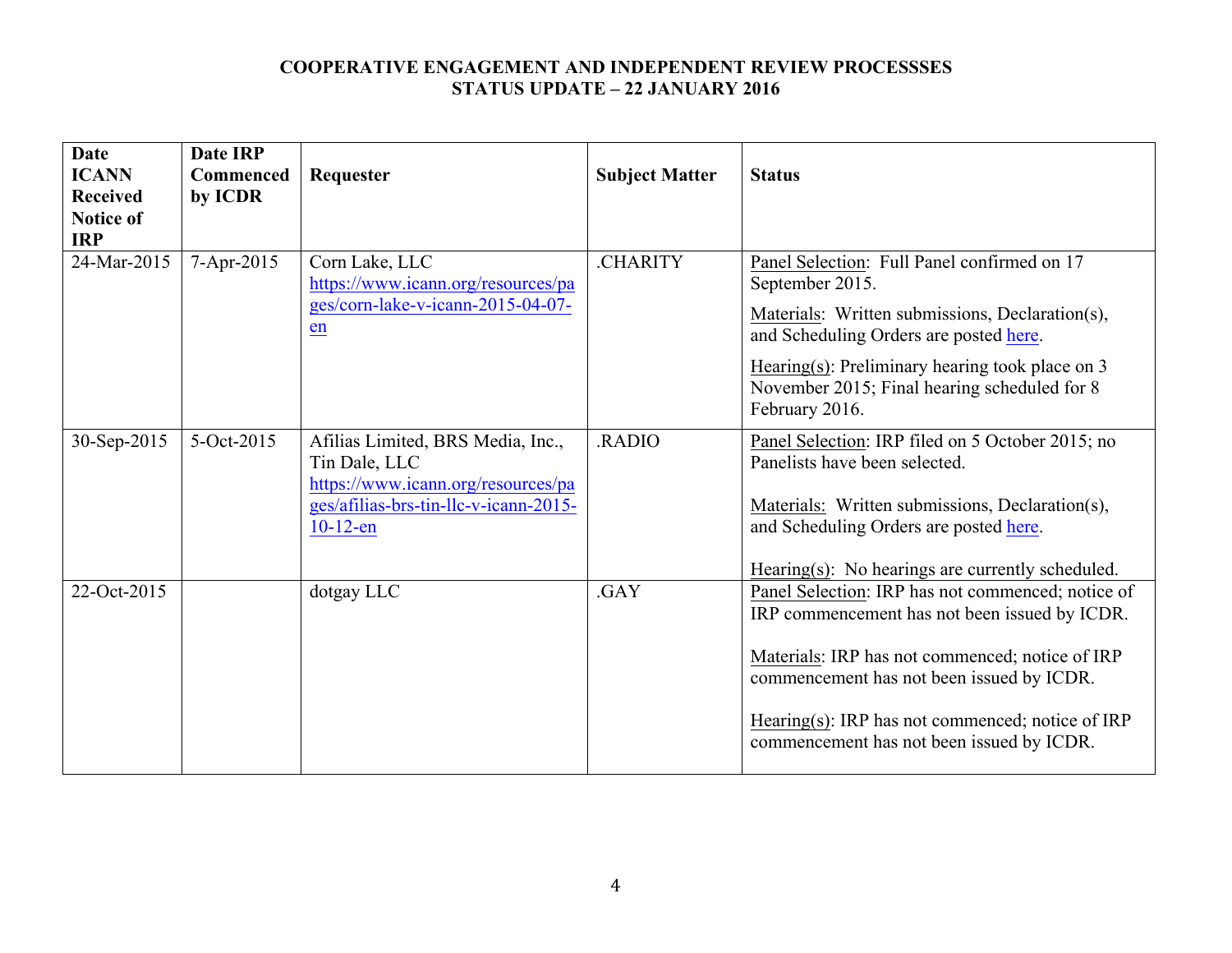| <b>Date</b><br><b>ICANN</b><br>Received<br><b>Notice of</b><br><b>IRP</b> | Date IRP<br><b>Commenced</b><br>by ICDR | Requester                                                                                                                              | <b>Subject Matter</b>        | <b>Status</b>                                                                                                                                                                    |
|---------------------------------------------------------------------------|-----------------------------------------|----------------------------------------------------------------------------------------------------------------------------------------|------------------------------|----------------------------------------------------------------------------------------------------------------------------------------------------------------------------------|
| 15-Dec-2015                                                               | 16-Dec-2015                             | Asia Green IT Systems Bilgisayar<br>San. ve Tic. Ltd. Sti.<br>https://www.icann.org/resources/pa<br>ges/irp-agit-v-icann-2015-12-23-en | <b>ISLAM</b><br><b>HALAL</b> | Panel Selection: IRP filed on 16 December 2015; no<br>Panelists have been selected.<br>Materials: Written submissions, Declaration(s),<br>and Scheduling Orders are posted here. |
|                                                                           |                                         |                                                                                                                                        |                              | Hearing(s): Preliminary Hearing took place on $6$<br>January 2016; No hearings are currently scheduled.                                                                          |